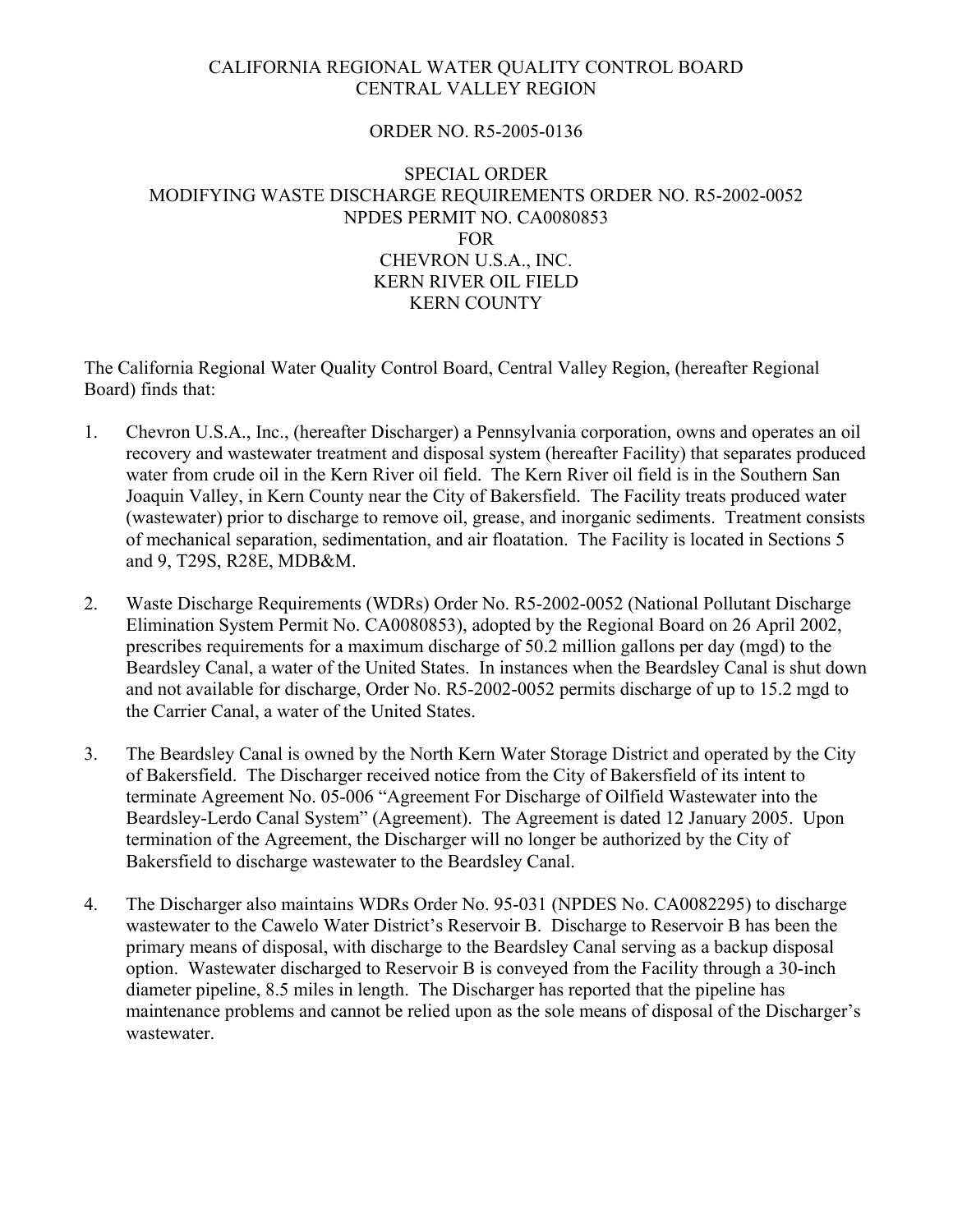5. Based on self-monitoring reports submitted by the Discharger, average daily flows (mgd) each month in the Beardsley Canal from January 2002 to December 2004 were as follows:

|           | 2002  | 2003  | 2004  | 3-year average |
|-----------|-------|-------|-------|----------------|
| January   | 59.2  | 25.2  | 74.0  | 52.8           |
| February  | 41.1  | 98.0  | 91.0  | 76.7           |
| March     | 96.5  | 60.8  | 98.5  | 85.3           |
| April     | 74.3  | 81.7  | 252.0 | 136.0          |
| May       | 124.7 | 178.7 | 245.0 | 182.8          |
| June      | 143.3 | 547.0 | 193.0 | 294.4          |
| July      | 169.8 | 380.0 | 185.0 | 244.9          |
| August    | 91.9  | 281.0 | 159.0 | 177.3          |
| September | 29.0  | 182.0 | 97.8  | 102.9          |
| October   | 38.5  | 161.0 | 89.0  | 96.2           |
| November  | 39.9  | 53.0  | 108.1 | 67.0           |
| December  | 58.9  | 40.9  | 61.1  | 53.6           |
|           |       |       |       |                |

Total Flow per year in **millions of gallons**:

| 2002   | 2003   | 2004   | <u>3-year average</u> |
|--------|--------|--------|-----------------------|
| 29,570 | 63,610 | 50,425 | 47,868                |

6. Based on data submitted by the Discharger, average daily flows (mgd) each month in the Carrier Canal from January 2002 to December 2004 were as follows:

|           | 2002  | 2003  | 2004  | 3-year average |
|-----------|-------|-------|-------|----------------|
| January   | 94.1  | 129.7 | 59.3  | 94.4           |
| February  | 179.9 | 108.2 | 91.7  | 126.6          |
| March     | 173.7 | 192.2 | 232.9 | 199.6          |
| April     | 221.5 | 184.1 | 225.9 | 210.5          |
| May       | 197.0 | 227.0 | 204.7 | 209.6          |
| June      | 352.9 | 311.5 | 347.3 | 337.3          |
| July      | 300.4 | 324.3 | 281.9 | 302.2          |
| August    | 284.4 | 270.9 | 227.8 | 261.0          |
| September | 138.2 | 199.9 | 173.6 | 170.6          |
| October   | 106.6 | 122.4 | 51.6  | 93.5           |
| November  | 53.2  | 61.0  | 29.5  | 47.9           |
| December  | 97.0  | 92.6  | 94.0  | 94.5           |

Total Flow per year in **millions of gallons**:

| 2002   | 2003   | 2004   | 3-year average |
|--------|--------|--------|----------------|
| 66,861 | 67,856 | 61,672 | 65,463         |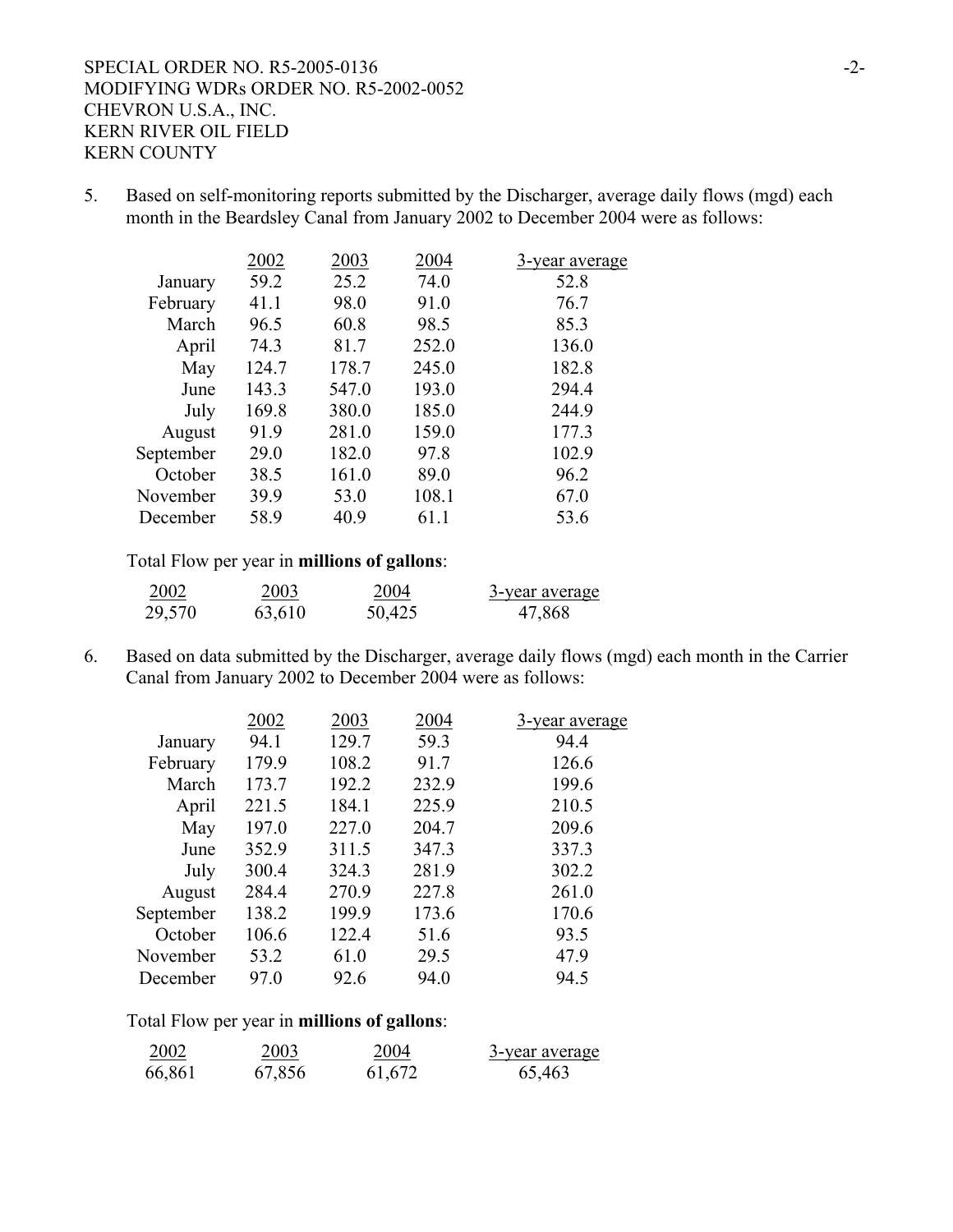7. Based on self-monitoring reports submitted by the Discharger, the average daily volume of wastewater discharged to Cawelo Reservoir B under Order No. 95-031 from January 2002 to December 2004 was as follows:

|      | Average daily |
|------|---------------|
| Year | volume (mgd)  |
| 2002 | 17.7          |
| 2003 | 16.0          |
| 2004 | 18.0          |

- 8. In instances when discharge to Cawelo Reservoir B was not possible, the Discharger has historically discharged its wastewater to the Beardsley Canal. As described in Finding 3, the City of Bakersfield will no longer allow discharge of wastewater to the Beardsley Canal. The Discharger proposes instead to discharge its wastewater to the Carrier Canal when discharge to Cawelo Reservoir B is not possible. Discharges to the Carrier Canal are currently limited to instances when the Beardsley Canal is shut down and limited to volumes not exceeding 15.2 mgd.
- 9. The Carrier Canal is jointly owned by the City of Bakersfield (51%) and the Kern Delta Water District (49%). The Carrier Canal is operated by the City of Bakersfield. On 16 June 2005, the Discharger submitted a draft agreement with the City of Bakersfield to allow the discharge of wastewater to the Carrier Canal. Order No. R5-2002-0052 prohibits discharge of wastewater to the Carrier Canal when the canal is being used as a water supply source for municipal use. The agreement between the Discharger and the City of Bakersfield will require that discharges to the Carrier Canal be coordinated such that wastewater does not commingle with water being used as a raw water supply source for municipal use.
- 10. In accordance with Provision E.4 of Order No. R5-2002-0052, the Discharger submitted an updated Management Plan (MP) to insure that discharges to the Beardsley and Carrier Canals do not exceed the assimilative capacities of the receiving waters or cause violations of receiving water limits. The MP was originally executed in December 1992 by the Discharger, Texaco Exploration and Production, Inc. (Texaco), and ARCO Western Energy (ARCO) who all discharged produced water into the Beardsley Canal. Texaco discharged to the Beardsley Canal under WDRs Order No. R5-2002-0053 (NPDES No. CA0078352). The Discharger and Texaco completed a corporate merger in 2001 and combined corporate assets in 2003. The produced water treatment facilities and discharge points described in WDRs Order Nos. R5-2002-0052 and R5-2002-0053 are now both controlled by the same company, Chevron U.S.A. Inc. ARCO, which was authorized to discharge under WDRs Order No. 97-120 (NPDES No. CA0078280), ceased discharging to the Beardsley Canal in 1999. WDRs Order No. 97-120 was rescinded in September 2000. The MP no longer requires coordination between multiple corporate entities to ensure that assimilative capacity of the receiving water is not exceeded. Chevron U.S.A., Inc., is now the only corporate entity discharging produced water into the Beardsley or Carrier Canals.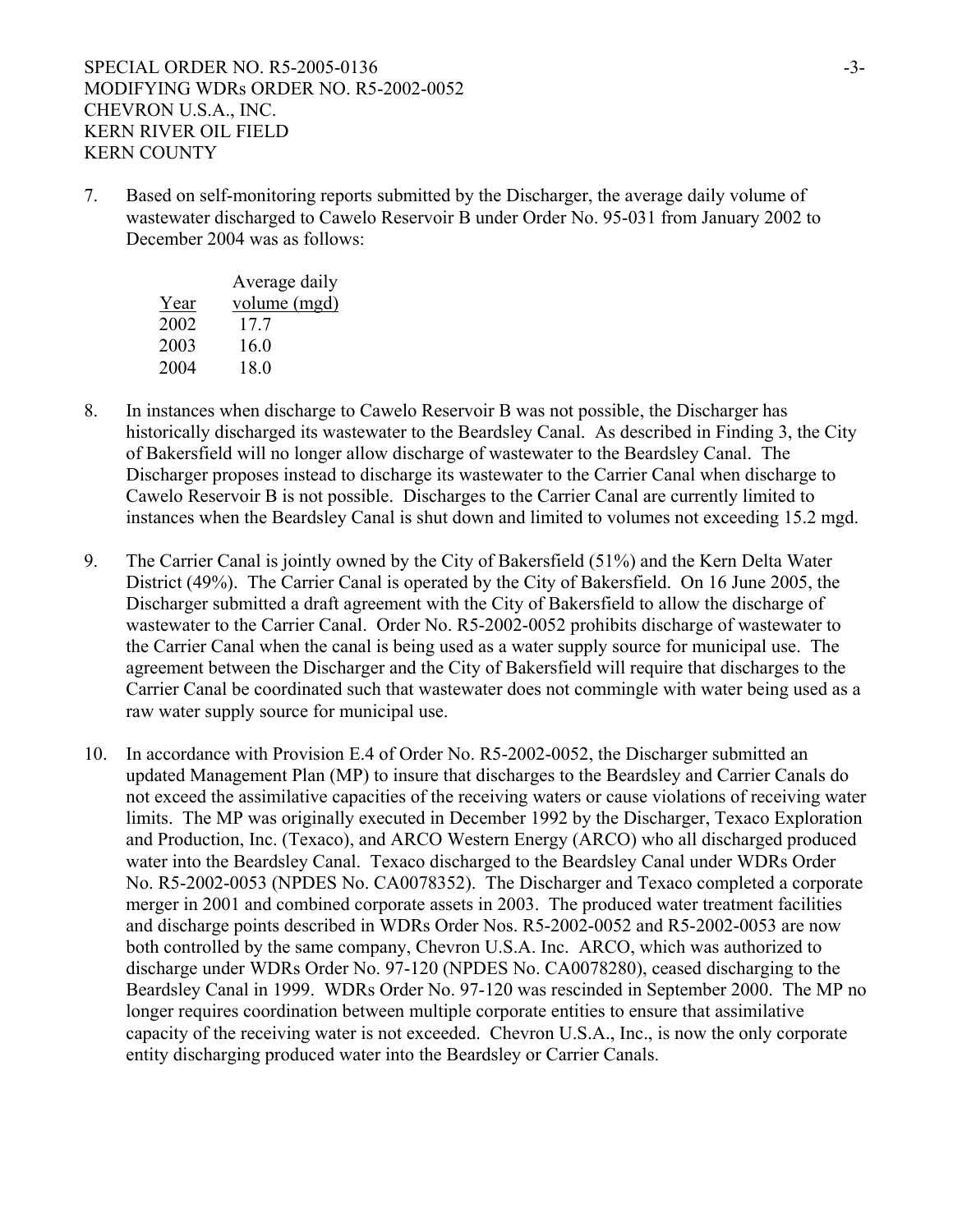- 11. The Carrier Canal has the assimilative capacity to receive the Discharger's wastewater without exceeding receiving water limitations and it is reasonable and appropriate to amend WDRs Order No. R5-2002-0052 conditionally to allow a discharge of up to 18 mgd to the Carrier Canal.
- 12. The action to modify WDRs Order No. R5-2002-0052 to increase the permitted daily maximum discharge to the Carrier Canal to 18 mgd is exempt from the provisions of Chapter 3 of the California Environmental Quality Act (CEQA) (Public Resources Code Section 21000 et seq.) in accordance with Title 14 California Code of Regulations, Section 15301 (existing facility).
- 13. On 15 September 2005, after due notice to Chevron U.S.A., Inc., and all other affected persons, a public hearing was conducted and all evidence concerning modification of WDRs Order No. R5-2002-0052 was considered.

IT IS HEREBY ORDERED that pursuant to California Water Code Sections 13263 and 13377, the requirements of WDRs Order No. R5-2002-0052 (NPDES Permit No. CA0080853) are superceded and supplemented as follows:

## **Prohibitions**

- 1. Discharge Prohibition A.4 is void.
- 2. Discharge to Carrier Canal is prohibited when the canal is being used as a water supply source for municipal use.

## **Effluent Limitations**

- 3. Effluent Limitation B.1 is void and discharge to the Beardsley Canal (Discharge 001) is prohibited.
- 4. Effluent Limitation B.2 is superceded with, "The maximum daily discharge to the Carrier Canal shall not exceed 18 mgd or the assimilative capacity of receiving water, whichever is less."

### **Receiving Water Limitations**

5. Discharge to the Carrier Canal shall not cause any violations of receiving water limitations C.1 through C.13.

### **Monitoring and Reporting Program**

6. Sampling Stations R-1, R-2, R-1', and R-2' associated with Discharge 001 into the Beardsley Canal and described in the "Receiving Water Monitoring" section of the Monitoring and Reporting Program (MRP) are void.